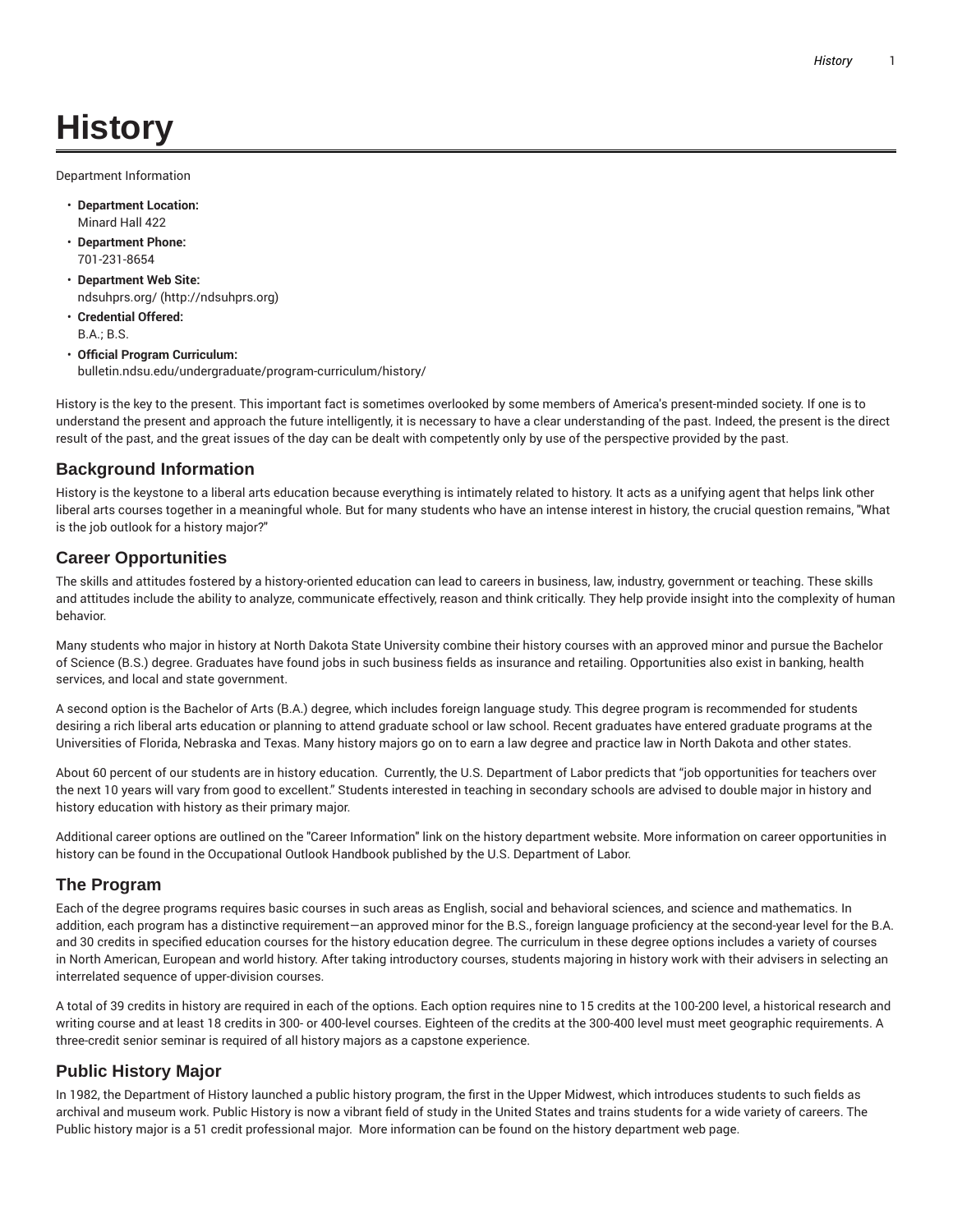### **Multimedia Lectures**

History faculty incorporate multimedia presentations into many of their introductory classes. Some faculty work extensively with computer-aided teaching in the multimedia lecture halls to increase the visual impact and student learning from their lectures.

## **Active Learning in Classes**

The department encourages active learning in many of its introductory classes by using techniques that include student portfolios, in-class exercises, role playing, computer simulations and library assignments. Faculty make prudent use of technology and encourage the examination of all sorts of primary sources, including films, novels and textiles as well as government documents and memoirs.

### **International Perspectives and Cultural Diversity**

The department is strongly committed to helping students understand the diversity of human experience. In addition to the specific courses in nonwestern areas, other history classes help students understand how differences in race, gender, ethnicity, and social and economic class have affected people's lives. Department faculty are also active in numerous efforts to promote understanding of diversity. These include women's studies and NDSU's anti-racism team. The department encourages study abroad, and NDSU historians have designed programs in Vienna and Mexico City.

#### **The Faculty**

Each member of the NDSU history faculty of ten holds a doctorate from a leading university, among them UCLA, Cornell, Indiana University, Northwestern, and Notre Dame. Faculty members provide a wide range of academic experience and specialties. They have published books and articles on subjects such as Great Plains, Environmental history, pre-colonial Latin America, 20th-century Indochina, American women and families, the American Revolutionary War, Early Modern Europe, and Eastern Europe under communist rule. History faculty members frequently present scholarly research papers at professional historical conferences in various centers of learning. Faculty members have won college, university, state and national awards for their research. The department also hosts regional history conferences and lectures.

### **History Department Affiliate**

The North Dakota Institute for Regional Studies is closely connected with the Department of History, Philosophy, and Religious Studies. The Institute collects, organizes and preserves materials on our region's historical heritage. An archival theory and practice course is offered by the department and utilizes the Institute's resources.

#### **Cooperation with Humanities Council and the National Endowment for the Humanities**

History faculty are active in programs sponsored and funded by the North Dakota Humanities Council. In recent years, faculty have written and presented on genocide in Bosnia, suicide and divorce in the Civil War South, the Dakota War of 1862 and French Colonial policies in Indochina.

# **Plan of Study**

Please note this is a sample plan of study and not an official curriculum. Actual student schedules for each semester will vary depending on start year, education goals, applicable transfer credit, and course availability. Students are encouraged to work with their academic advisor on a regular basis to review degree progress and customize an individual plan of study.

| <b>First Year</b>                                          |                                                              |                  |
|------------------------------------------------------------|--------------------------------------------------------------|------------------|
| Fall                                                       | <b>Credits Spring</b>                                        | <b>Credits</b>   |
| HIST 101 or 103 (Foundation Course<br>& Gen Ed Humanities) | 3 HIST 102 or 104 (Foundation Course<br>& Gen Ed Humanities) | 3<br>3<br>3<br>3 |
| <b>ENGL 110</b>                                            | 4 COMM 110                                                   |                  |
| Gen Ed Social & Behavioral & Global<br>Perspectives        | 3 ENGL 120                                                   |                  |
| Gen Ed Quantitative Reasoning                              | 3 AHSS College Humanities<br>Requirement                     |                  |
| <b>Gen Ed Wellness</b>                                     | 2 Gen Ed Science & Technology w/<br>Lab                      | 4                |
|                                                            | 15                                                           | 16               |
| <b>Second Year</b>                                         |                                                              |                  |
| Fall                                                       | <b>Credits Spring</b>                                        | <b>Credits</b>   |
| <b>Transitional Course</b>                                 | 3 HIST 281                                                   | 3                |
| AHSS College Fine Arts<br>Requirement                      | 3 Gen Ed Science & Technology                                | 3                |
| Gen Ed Science & Technology                                | 3 Gen Ed Humanities & Fine Arts                              | 3                |